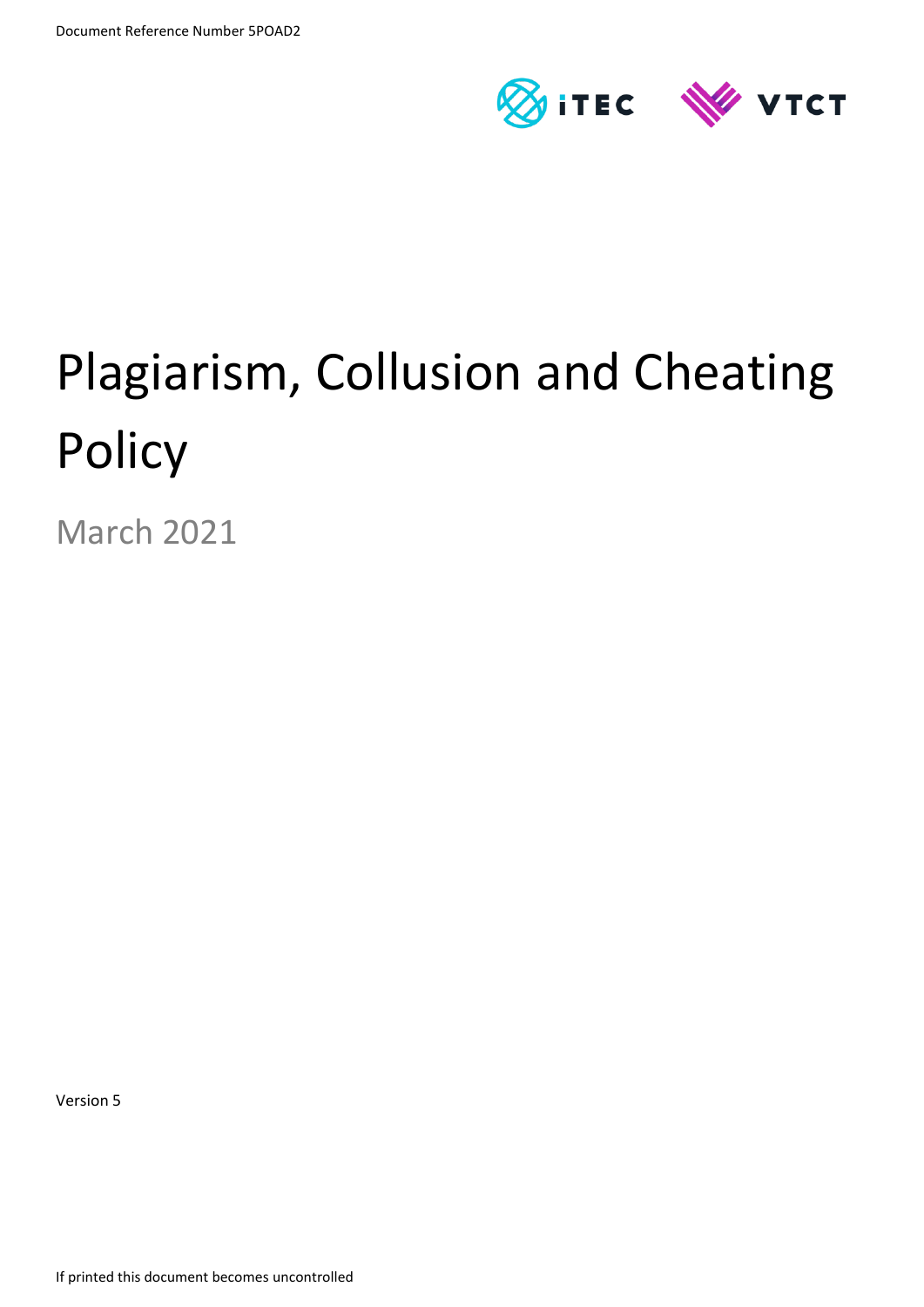

### **Contents**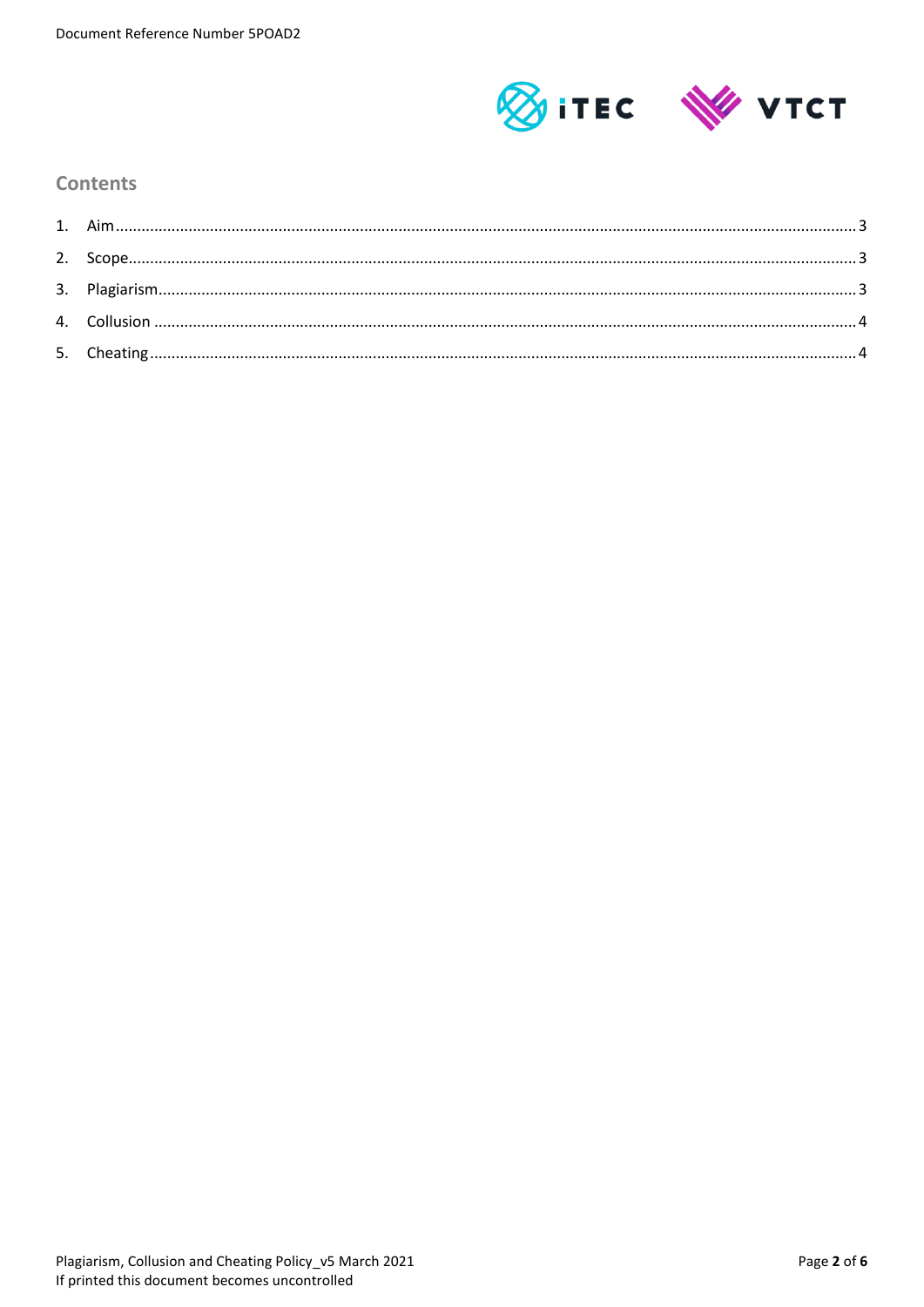

### <span id="page-2-0"></span>**1. Aim**

The aim of the Plagiarism, Collusion and Cheating Policy is to increase awareness of the type of behaviour that constitutes unacceptable practice and malpractice in order to supports VTCT's preventative approach to reduce instances through awareness and understanding. The policy provides VTCT and centre staff with a basic understanding giving some common examples of plagiarism, collusion and cheating.

VTCT's preventative approach will increase awareness and support centre staff with the adherence of the policy. Additionally, the learner will have increased awareness of the risk of being withdrawn from the qualification they are taking, or prevented from taking qualifications at the training centre of their choice due to contravention of the policy.

## <span id="page-2-1"></span>**2. Scope**

This policy applies to all staff and registered learners involved in the delivery or studying of a VTCT qualification or unit.

# <span id="page-2-2"></span>**3. Monitoring**

There is strong collaboration between the Assessment and Quality Assurance Departments to identify and address any potential threats to the reliability, validity and integrity of assessments.

VTCT clearly publishes centre assessment controls relating to assessments in the qualification specification and proactively checks that centres have adhered to these controls through external quality assurance monitoring activity.

There is strong collaboration between the Assessment and Quality Assurance Departments to identify and address instances of malpractice. Information about potential risks is gathered through External Quality Assurance monitoring of the activity of centres (via EQA reports), and the Assessment Department's marking and moderation teams. All cases of suspected and confirmed malpractice are reviewed and managed through VTCT's Malpractice Committee.

VTCT's External Quality Assurers will sample learner portfolios during verification visits, where they will check evidence and record keeping, to identify and report examples of plagiarism, collusion and cheating. Additionally, VTCT has processes in place to identify instances of interest through its marking of examination papers or evidence submitted for external moderation.

## **4. Plagiarism**

Plagiarism can be described as using someone else's work and changing words but retaining the structure and meaning without acknowledging the source or ownership of the originator of the work.

There are many reasons why plagiarism occurs. Often this is because a learner does not realise that the method of gathering and preparing their evidence was not an acceptable practice, or through poor planning, that results in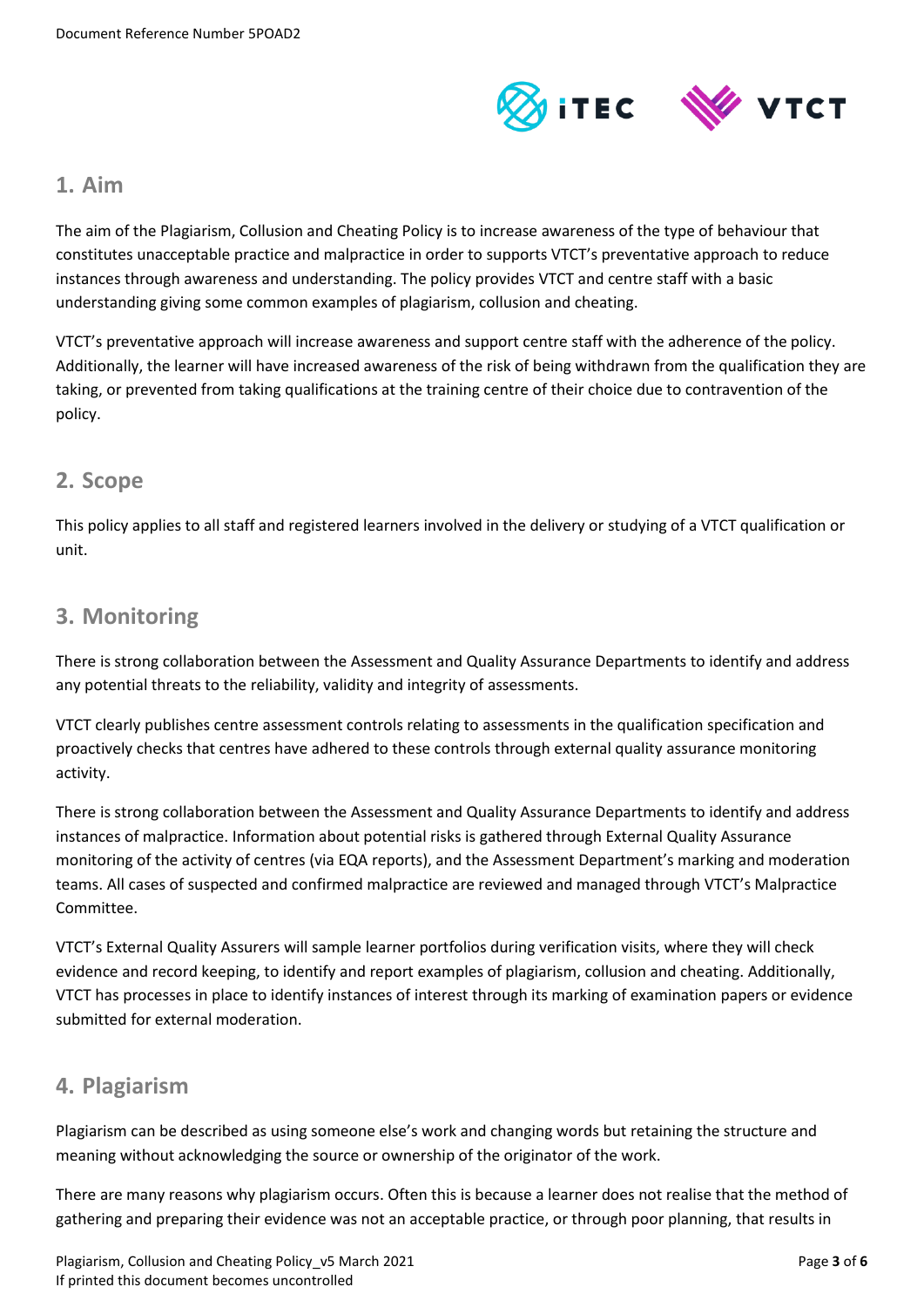

pressure for a learner to complete work when time is at a premium. Learners will generally know what method, activity or approach to research is considered to be plagiarism, however, there are examples where plagiarism is less obvious to the learner.

Common examples include:

- getting somebody else to do the work
- giving false information about a source used
- copying information from the internet

Less obvious examples include:

- copying all or some of another person's work
- getting a friend or family member to help, often including dictation of responses
- copying and pasting from the internet
- copying either word for word or extracts from a text without providing a reference to the source
- copying from another learner's portfolio with or without their consent
- <span id="page-3-0"></span>borrowing or taking another learner's work

## **5. Collusion**

Collusion is considered to be a type of plagiarism if two or more people knowingly and with planned intent work together and submit work that is not solely their own.

Examples include:

- two or more learners sharing information leading to the production and submission of the work by both learners
- passing off the work of another learner with their consent
- a learner knowingly provides an opportunity for other learners to see their work; such as during an examination to the learner sitting next to them

# <span id="page-3-1"></span>**6. Cheating**

Cheating is the planned intention to pass off work of others, claiming it to be their own.

Centres are encouraged to ensure that safeguards are in place to prevent staff from assisting learners to improve achievement during the taking of examinations and to protect staff against any accusation from others that could lead to an adverse effect. For example, a learner claims that the invigilator provide some answers and this is why the learner failed the examination. If another person is present, the invigilator will have some protection against potential claims of unfairness by the learner(s).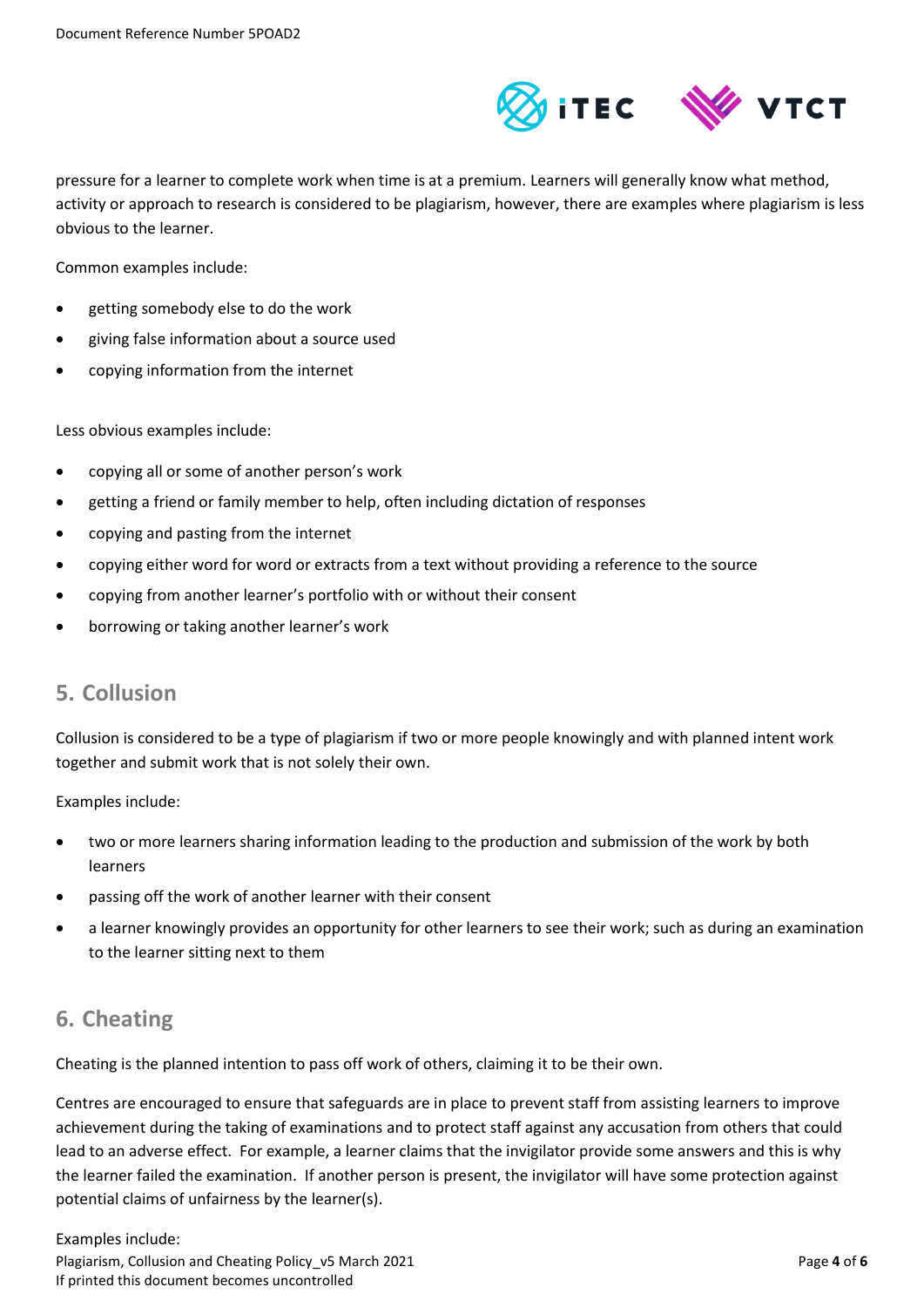

- having access to an examination paper prior to the examination taking place
- assessors, tutors and/or invigilators helping learners while they are preparing and submitting information for assessment and/or marking
- impersonating another learner with the purpose of giving an unfair advantage
- encouraging or accepting help from others
- copying or reading another person's work
- accessing a mobile phone during an examination